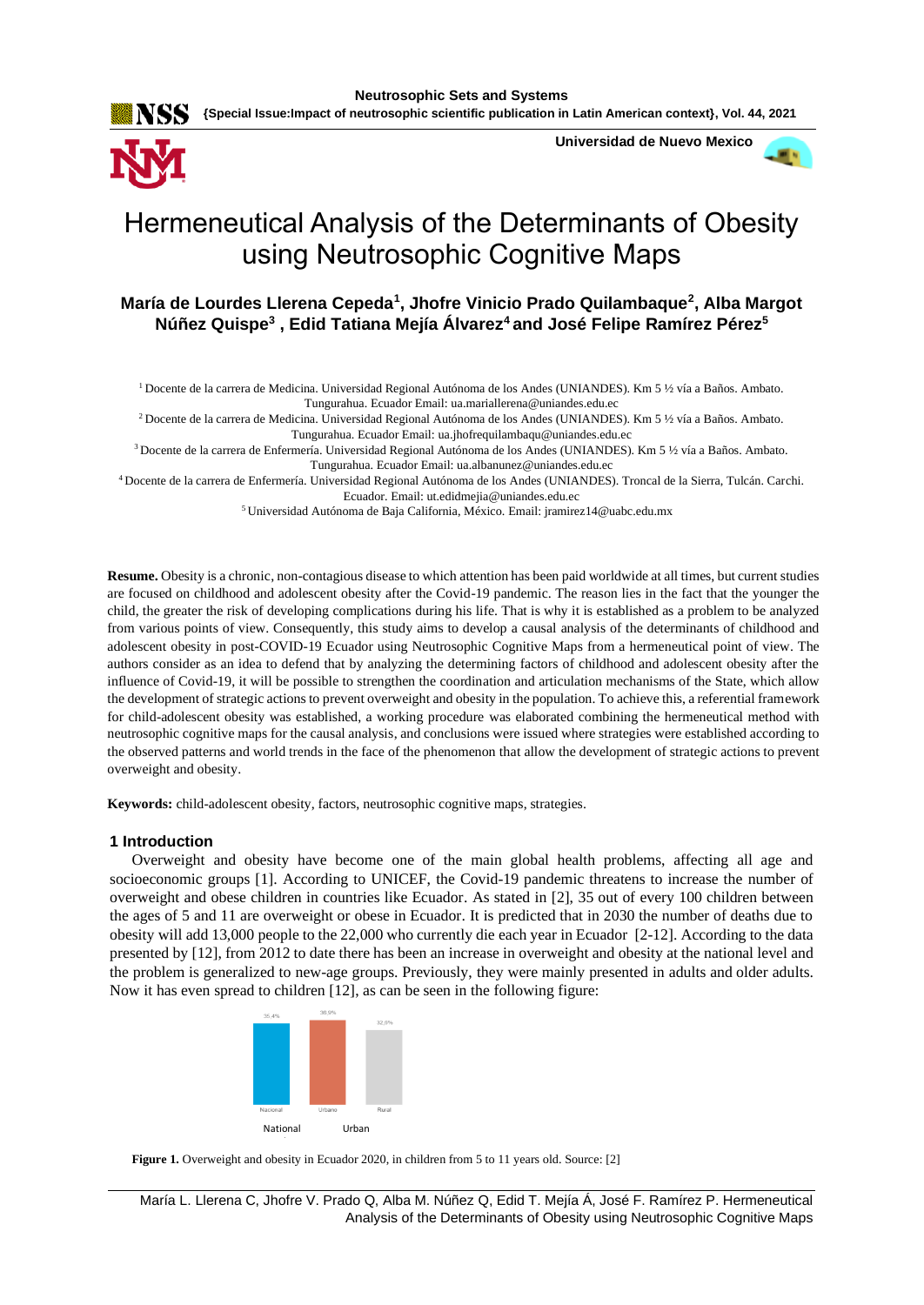The causes of obesity are multiple and complex. In general, it is accepted as an energy imbalance between the calories consumed and the calories used through exercise and daily activities, so the body stores excess calories in the form of fat [\[13\]](#page-8-2). It is said to be a multifactorial disease, but it is mainly associated with inadequate eating habits and little physical activity. Various epidemiological studies hypothesize that obesity has its origin in fetal nutrition or lactation (programming theory) [\[14\]](#page-8-3). However, it can be said that it is not simply the result of overeating. Other factors lead to it [\[2,](#page-8-0) [12-18\]](#page-8-1).

Obesity is a chronic, non-contagious disease to which worldwide attention has been paid at all times, but current studies are focused on childhood and adolescent obesity. The reason lies in the fact that the younger the child, the greater the risk of developing complications during his life. Moreover, the chances of persisting obesity into adulthood are 20% at 4 years of age, and 80% at adolescence. Therefore, the prevention of the disease from an early age plays an important and decisive role in human health [\[3,](#page-8-4) [14,](#page-8-3) [19,](#page-8-5) [20\]](#page-8-6).

For all the above-mentioned, it is decided to focus this investigation mainly on these age groups. Due to the importance of prevention and the possibility of adopting proactive strategies. According to [\[2\]](#page-8-0), child overweight is a structural problem since it reflects the poverty that exists in Ecuador, which has not been addressed from an integral perspective, so it is decided to expose this as a problem to be analyzed. It is necessary to say that the object and field of the present investigation have a certain level of subjectivity, so it is convenient to analyze the problem situation from various points of view. Consequently, it is advantageous to use the hermeneutical method in an environment of uncertainty to establish a quantitative causal analysis.

After a review of the bibliography and consultation with several authors [\[21-36\]](#page-8-7), it is decided that, due to its versatility in the investigation of causal factors, the Neutrosophic Cognitive Maps (NCM) will be chosen from the theory of neutrosophy proposed by Florentin Smarandache, for the treatment of neutralities. Which generalizes theories [\[35\]](#page-9-0) and it has numerous applications in many fields. Moreover, its use enriches the possibilities of analysis, mainly due to the addition of the notion of indeterminacy and the possibility of calculating using linguistic terms that is more natural for experts [\[37\]](#page-9-1).

NCMs according to [13], are a way of representing knowledge using a graph, the strength between the relationship can be measured, which is why it is used in social studies [11] [14]. Due to this, the main objective of this research is to develop a causal analysis of the determinants of child and adolescent obesity in post-covid-19 Ecuador using NCM from a hermeneutical perspective. Furthermore, the authors consider it an idea to defend that when analyzing the determining factors of Child and adolescent obesity after the influence of Covid-19, the State's coordination and articulation mechanisms will be strengthened, allowing the development of the strategic actions necessary to prevent overweight and obesity.

To achieve this objective, the following specific objectives must be executed:

- 1. Establish a reference framework for childhood and adolescent obesity
- 2. Develop a working procedure combining the hermeneutical method with NCMs for causal analysis.
- 3. Partial conclusions where strategies are established according to the observed patterns and world trends in the face of the phenomenon.

From now on, the document is structured according to the stated objectives.

2 Referential framework of childhood obesity

Through a web search, we obtained the references shown in [\[1-20\]](#page-7-0), about which can be said that:

- 1) 100% agree that obesity is a concern of all countries regardless of their economic status and that it affects all ages, triggering chronic health problems such as diabetes, high blood pressure, heart disease, and other non-contagious chronic diseases. This is the main concern of its condition in children so prevention is necessary.
- 2) 60% agree that this social problem has increased enormously after the pandemic in Ecuador, affecting especially children and adolescents.
- 3) Few studies have been done on children up to preschool age. From the study carried out in [\[14\]](#page-8-3), it was detected that in the group of obese or overweight children it was evidenced that there was an association between the alteration of the state of nutrition due to excess and the variables: family history of obesity, birth weight, and abdominal circumference. It can be said that the highest values have been found in female infants and urban areas. It was also shown that there was a significant relationship between children born macro-fetus and obesity, so family history should also be considered. Parents reported physical activity and eating habits. Despite the lack of association between these variables, there was a trend towards a decrease in the intensity of physical activity in obese children. Although many parents think that preschoolers are very active, which would favor a higher energy expenditure, various studies show that physical activity is low [\[14\]](#page-8-3).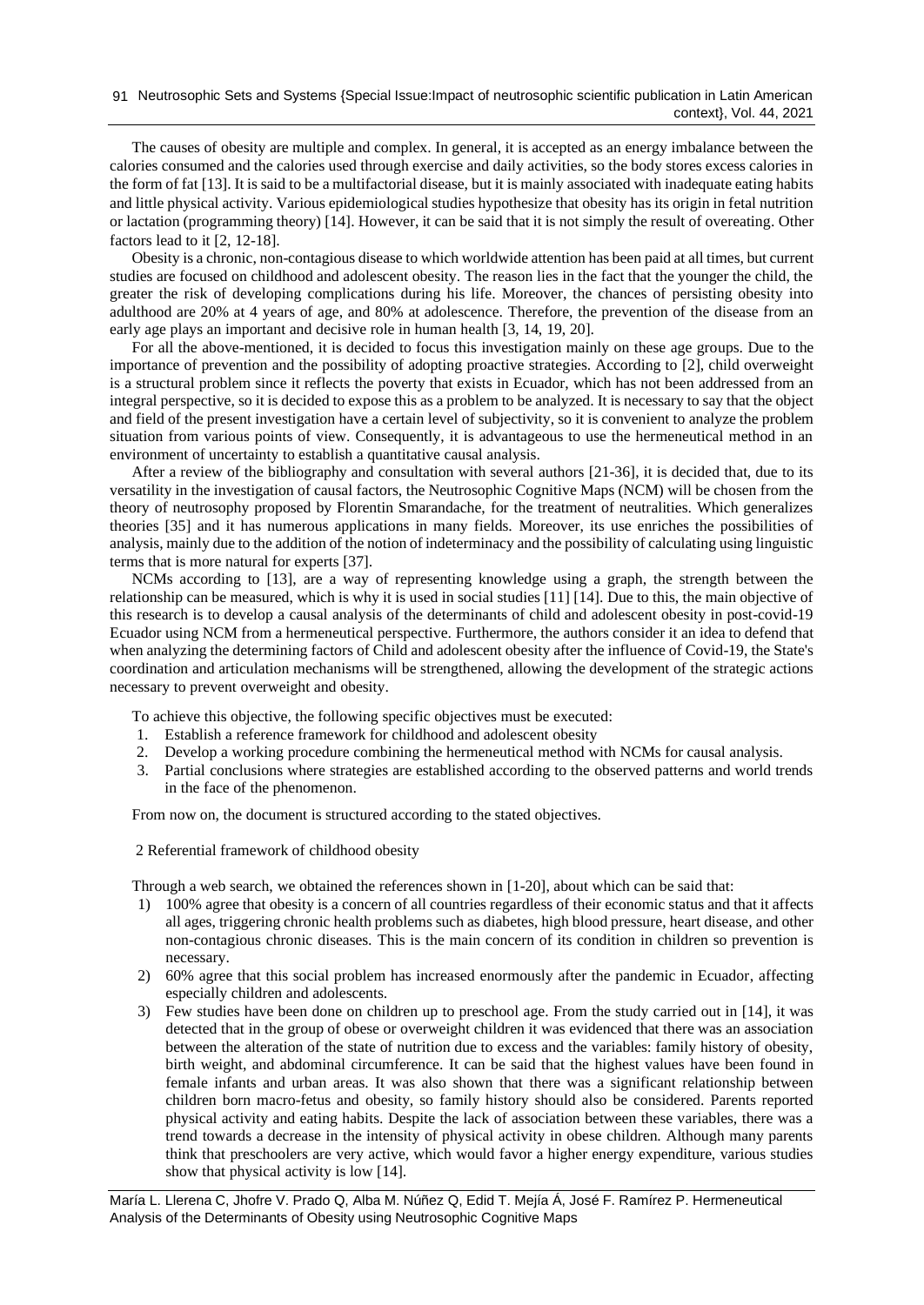- 4) Epidemiological studies, the experts consulted, as well as the interview with obsessed parents and children established the following as causal factors:
	- a) Age: As you get older, hormonal changes and a less active lifestyle contribute to the arrival of obesity. Furthermore, in children, it has been perceived that insufficient maternal breastfeeding implies a tendency to obesity since breast milk is replaced by other nutritional components sometimes unsuitable for the infant. As people get older, their habits change, including eating habits. It has been noted that adolescents whose schools are close to unsuitable food sources tend to consume more of these during their teaching day.
	- b) Female sex: mainly associated with pregnancy and menopause. Obesity also occurs in women who have polycystic ovary syndrome, which is an endocrine condition that prevents proper ovulation. Being a man would decrease the probability of being overweight by 6 percentage points
	- c) Ethnicity: Obesity is highly prevalent in Afro-descendants and people of Hispanic origin. To have indigenous origin would increase the probability of being overweight or obese by about 9 percentage points.
	- d) Unhealthy eating: in the last 50 years there has been a universal tendency to eat foods rich in fat, salt, and sugar. Too many calories are consumed, fast foods and high-calorie drinks are abused. Too high consumption of cereals (rice, pasta, bread), oils and fats, sugars, and sweets. In turn, it was found that the consumption of sweetened beverages exceeds the consumption of fruits and vegetables. Similarly, the consumption of meals prepared outside the home, which in the urban region consumption is higher, probably due to the greater access and availability of these foods compared to the rural area. This could be related to the high consumption of fats and sugars found in meals prepared outside the home. Consumption of packaged products, high-energy snacks, soft drinks, little intake of fruits and vegetables. It has been stated that adolescents tend to be the majority group in the consumption of these types of products.
	- e) Sedentary lifestyle: a sedentary way of life due to the automation of work activities, modern means of transport, and a greater urban life, which influences the decrease in the practice of physical exercise. Sports activities at school are not relevant in the case of schoolchildren whose mothers have a high educational level. One possible explanation is that the homes of the schoolchildren that make up this group would have more resources to practice sports outside of school. On the other hand, schoolchildren belonging to groups with a lower socioeconomic level would face more restrictions to access instances for physical activity outside of school [\[19\]](#page-8-5).
	- f) Sociocultural and economic factors: it is associated with a lower level of education and a lower level of income to buy healthy food. Poverty in general, since it does not allow access to healthier food due to its price and is linked to the low educational level of parents, leads to promoting the consumption of canned, packaged, and chemically processed foods. In the same way, advertising affects this group, since they tend to be a victim of excess promotion for the consumption of this type of food. In the same way, the characteristics of the neighborhood, the population density, and the availability of healthy food. Among other characteristics, they can influence the creation of an environment that increases the probability that a person will be overweight or obese. The mother's education is influential in obesity only for the segment of schoolchildren with mothers with a high educational level, decreasing by 14.2 percentage points the probability that the schoolchild is overweight in relation to those who have mothers with a low educational level.
	- g) Behavioral factors: that is, unhealthy lifestyles where there is incorrect food consumption, smoking, and alcohol intake, as well as incorrect sleeping habits. It is observed that a shorter distance between the school and the nearest fast food restaurant could be especially detrimental for schoolchildren of high socioeconomic status. This is possibly explained because, although the schoolchildren that make up this group have greater flexibility in choosing their diet, they also have greater purchasing power in relation to those with a lower socioeconomic level. To the detriment of their nutritional condition, schoolchildren with a high socioeconomic level are more likely to afford and consume this type of food without adult supervision.
	- h) Genetic factors: some genetic studies have determined that obesity can be inherited with genes that influence the amount of body fat and its distribution.
	- i) Certain medications: some medications can cause weight gain if not compensated by diet or exercise: among these medications are some antidepressants, anticonvulsants, steroids, antipsychotics, diabetes medications, and beta-blockers.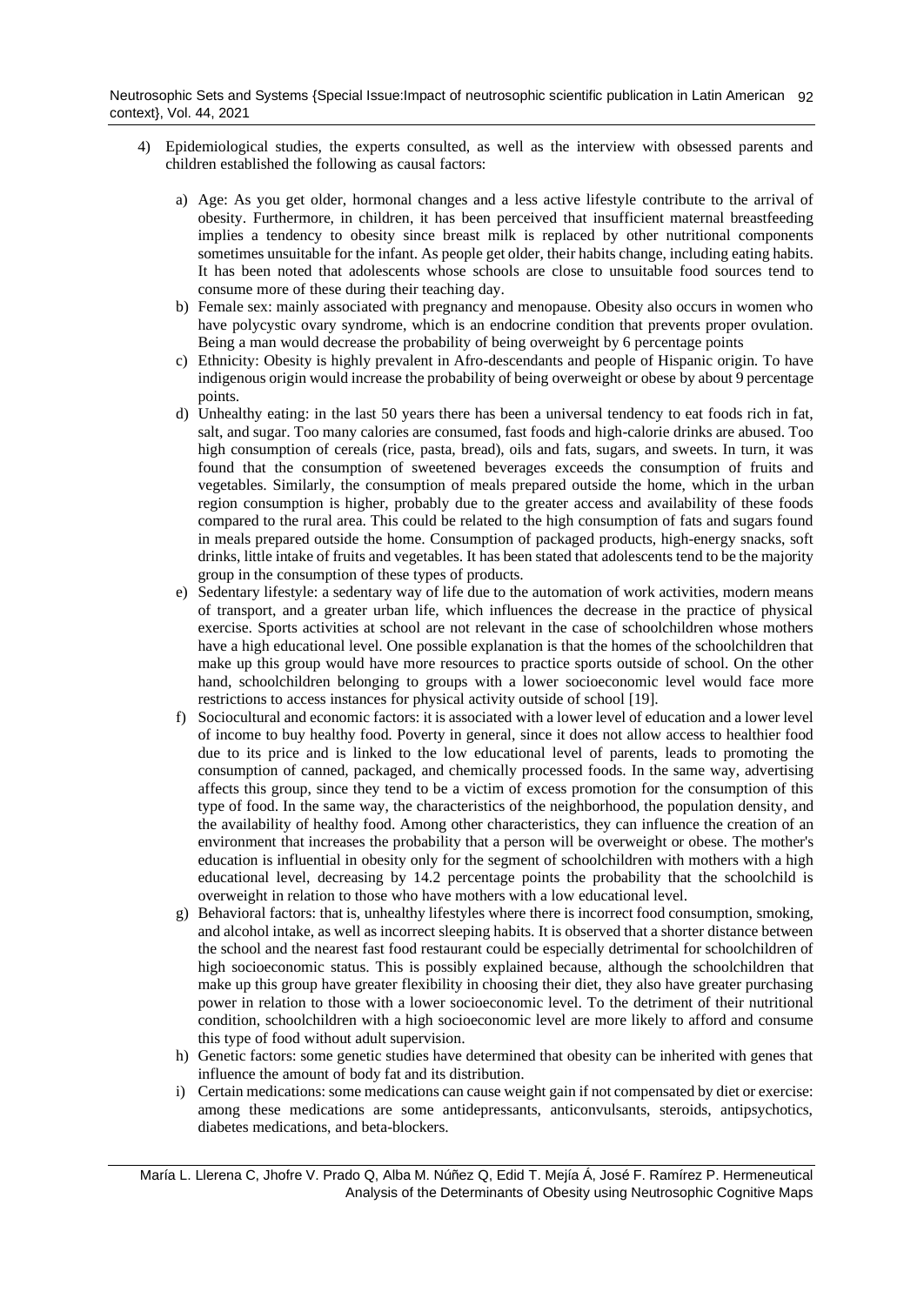### **3 Methods**

For the development of this research, a quantitative methodology was used because it allows precise analysis with numerical percentages. In addition, the method of documentary research, bibliographic, field and observational research, inductive/deductive method was used to conduct the hermeneutical analysis. This method allows establishing and analyzing different perspectives and compares them with the literature consulted. The following form of hermeneutical analysis was taken:



Figure 2. Hermeneutical spiral general design. Source: [\[38\]](#page-9-2).

The literature consulted [\[38-48\]](#page-9-2), allowed us to know that this method offers the possibility of interpreting the same problem from different points of view. With which it is possible to integrate the problem analyzed from various perspectives and adopt dynamic positions. In this reality of the author of the text, of the text itself, and the interpreter's environment, a dialogue is conjugated. Therefore, it is said that it is an interpretive activity and answers, between the horizons that merge, due to the close relationship between asking and understanding.

Reason for which it is said to be characterized by a high level of subjectivity and therefore there is uncertainty. In other words, hermeneutics tends to qualitative interpretation, which leads to subjectivity in knowledge, and although the scientific method owes its roots to hermeneutics, it seems a contrasting form of knowledge in which hermeneutics no longer has a place. That is why its fusion with neutrosophy and the NCMs is convenient.

For a better understanding of data processing with NCMs, the following is exposed:

Starting from the previous elements, in this particular work, the use of Neutrosophic Cognitive Maps (NCMs) is proposed considering the advantages that this technique offers compared to other soft-computing techniques, in terms of interpretability, scalability, aggregation of knowledge, dynamism, and its ability to represent feedback and indeterminacy relationships [\[36\]](#page-9-3). NCMs were introduced by [\[49\]](#page-9-4) in 2003. NCMs are an integration of the Fuzzy Cognitive Maps (FCMs) introduced by Kosko in 1986 and the Neutrosophic Sets (NSs) introduced by Smarandache in 1995 [\[21\]](#page-8-7). This technique overcomes the inability of traditional FCMs to represent indeterminacy. The inclusion of indeterminacy establishes that neutrality and ignorance are also forms of uncertainty.[\[21\]](#page-8-7) exposes that FCMs constitute a technique that has received increasing attention due to its possibilities for representing causality. The following is a set of definitions necessary for working with NCMs. First, let formally expose the original definition of neutrosophic logic as it is shown in [\[31\]](#page-9-5).

**Definition 1**. Let  $N = \{(T, I, F): T, I, F \in [0,1]\}$  be a *neutrosophic set of evaluations*. v:  $P \rightarrow N$  is a mapping of a group of propositional formulas into N, i.e., each sentence  $p \in i$  associated to a value in N, as it is exposed in Equation 1, meaning that p is T% true, I% indeterminate and F% false.

$$
v(p) = (T, I, F) \tag{1}
$$

María L. Llerena C, Jhofre V. Prado Q, Alba M. Núñez Q, Edid T. Mejía Á, José F. Ramírez P. Hermeneutical Analysis of the Determinants of Obesity using Neutrosophic Cognitive Maps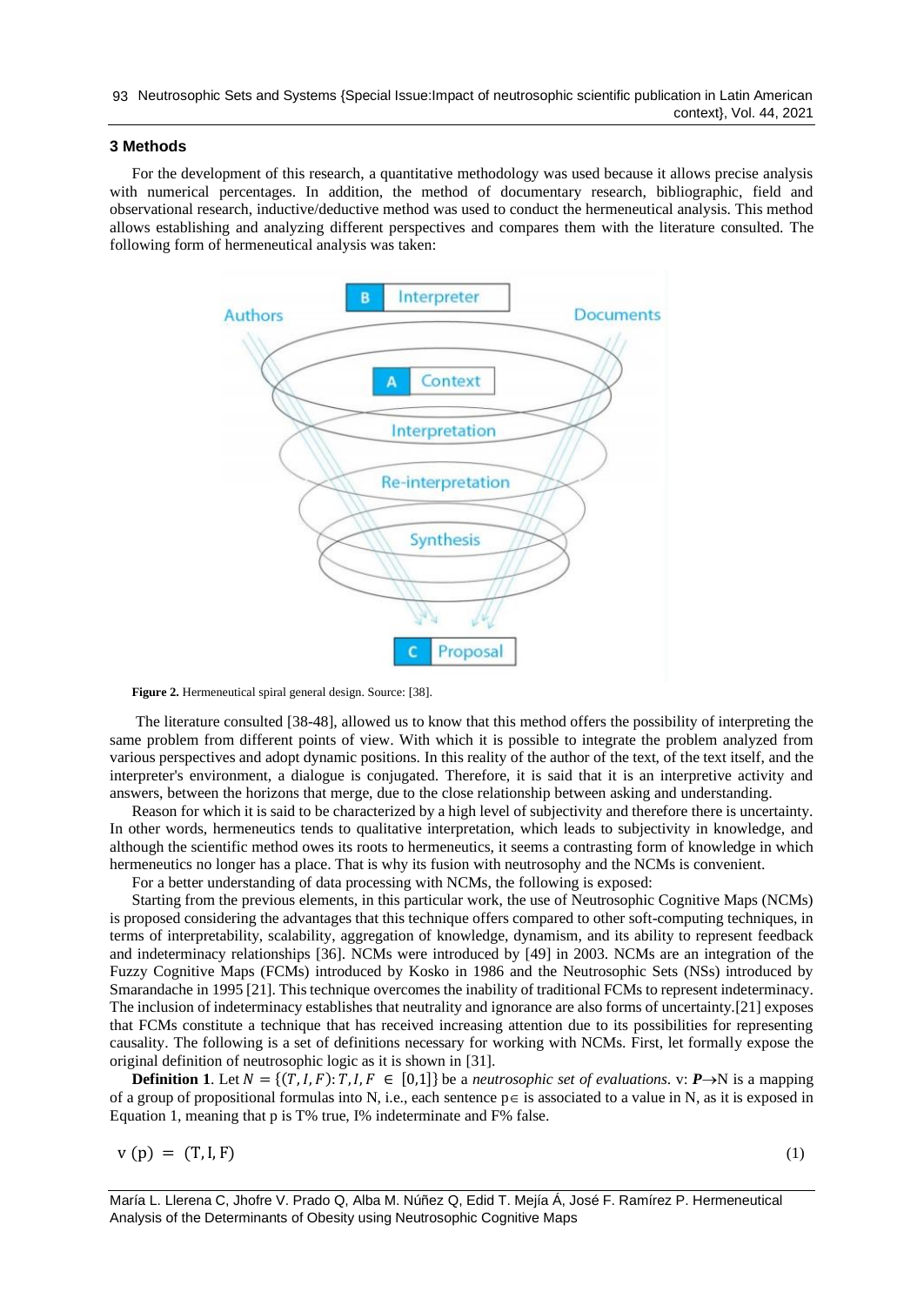Neutrosophic Sets and Systems {Special Issue:Impact of neutrosophic scientific publication in Latin American 94 context}, Vol. 44, 2021

Hence, the neutrosophic logic is a generalization of fuzzy logic, based on the concept of neutrosophy according to [\[30,](#page-9-6) [35\]](#page-9-0).

**Definition 2.** (See[\[28,](#page-8-8) [29\]](#page-9-7)) Let K be the ring of real numbers. The ring generated by K $\cup$ I is called a *neutrosophic ring* if it involves the indeterminacy factor in it, where I satisfies  $I^2 = I$ ,  $I + I = 2I$ , and in general, I+I+...+I = nI, if k $\in$ , then k.I = kI, 0I = 0. The neutrosophic ring is denoted by K(I), which is generated by K $\cup$ I, i.e.,  $K(I) = \langle K \cup I \rangle$ , where  $\langle K \cup I \rangle$  denotes the ring generated by K and I.

**Definition 3.** A *neutrosophic matrix* is a matrix  $A = [a_{ij}]_{ij}$  i =1, 2, …, m and j = 1, 2, …, n; m, n $\geq 1$ , such that each  $a_{ii} \in K(I)$ , where  $K(I)$  is a neutrosophic ring, see [\[32\]](#page-9-8). Let us observe that an element of the matrix can have the form a+bI, where "a" and "b" are real numbers, whereas I is the indeterminacy factor. The usual operations of neutrosophic matrices can be extended from the classical matrix operations.  $\Omega$   $\Omega$ 

For example, 
$$
\begin{pmatrix} -1 & 1 & 5\end{pmatrix} \begin{pmatrix} 1 & 91 & 6 \ 0 & 1 & 0 \ -4 & 7 & 5 \end{pmatrix} = \begin{pmatrix} -211 & 271 & -6 + 25\end{pmatrix}
$$

Additionally, a *neutrosophic graph* is a graph that has at least one indeterminate edge or one indeterminate node [\[26,](#page-8-9) [31\]](#page-9-5). The *neutrosophic adjacency matrix* is an extension of the adjacency matrix in classical graph theory.  $a_{ij} = 0$  means nodes i and j are not connected,  $a_{ij} = 1$  means that these nodes are connected and  $a_{ij} = I$ , which means the connection is indeterminate (unknown if it is or if not). Fuzzy set theory does not use such notions. On the other hand, if the indetermination is introduced in a cognitive map as it is referred to in [\[25\]](#page-8-10), this cognitive map is called a neutrosophic cognitive map, which is especially useful in representing causal knowledge [\[24,](#page-8-11) [35\]](#page-9-0). It is formally defined in Definition 4.

**Definition 4**. A *Neutrosophic Cognitive Map* (NCM) is a neutrosophic directed graph with concepts like policies, events, among others, as nodes and causalities or indeterminacy as edges. It represents the causal relationship between concepts.

The measures described below are used in the proposed model, they are based on the absolute values of the adjacency matrix [\[25\]](#page-8-10):

Outdegree  $(v_i)$  is the sum of the row elements in the neutrosophic adjacency matrix. It reflects the strength of the outgoing relationships  $(c_{ij})$  of the variable:

$$
od(v_i) = \sum_{i=1}^{n} c_{ij}
$$
\n
$$
(2)
$$

Indegree ( $v_i$ ) is the sum of the column elements. It reflects the strength of relations ( $c_{ij}$ ) outgoing from the variable. (3)

 $id(v_i) = \sum_{i=1}^n c_{ji}$ 

Total centrality (total degree  $td(vi)$ ), is the sum of the indegree and the outdegree of the variable.  $td(v_i) = od(v_i) + id(v_i)$  (4)

The variables are classified according to the following criteria, see [\[50\]](#page-9-9):

- a) The transmitting variables are those with od  $(vj) > 0$  and id  $(vi) = 0$ .
- b) The receiving variables are those with od  $(vj) = 0$  and id  $(vi) > 0$ .
- c) The ordinary variables satisfy both od (vj)  $\neq 0$  and id (vi)  $\neq 0$ .

The static analysis is applied using the adjacency matrix, considering the absolute value of the weights [\[26\]](#page-8-9). Static analysis in Neutrosophic Cognitive Maps (NCM), see [\[24\]](#page-8-11), initially contains the neutrosophic number of the form  $(a + bI)$ , where I = indetermination [\[23\]](#page-8-12). Then, it requires a process of de-neutrosophication as proposed in [\[25\]](#page-8-10), where  $I \in [0, 1]$  and it is replaced by their values maximum and minimum.

Finally, we work with the average of the extreme values, which is calculated using Equation 5, which is useful to obtain a single value as it is referred to in [\[25\]](#page-8-10). This value contributes to identifying the characteristics to be attended, according to the factors obtained, for our case study.

$$
\lambda([a_1, a_2]) = \frac{a_1 + a_2}{2}
$$
  
Then,  

$$
A > B \Leftrightarrow \frac{a_1 + a_2}{2} > \frac{b_1 + b_2}{2}
$$
 (5)

María L. Llerena C, Jhofre V. Prado Q, Alba M. Núñez Q, Edid T. Mejía Á, José F. Ramírez P. Hermeneutical Analysis of the Determinants of Obesity using Neutrosophic Cognitive Maps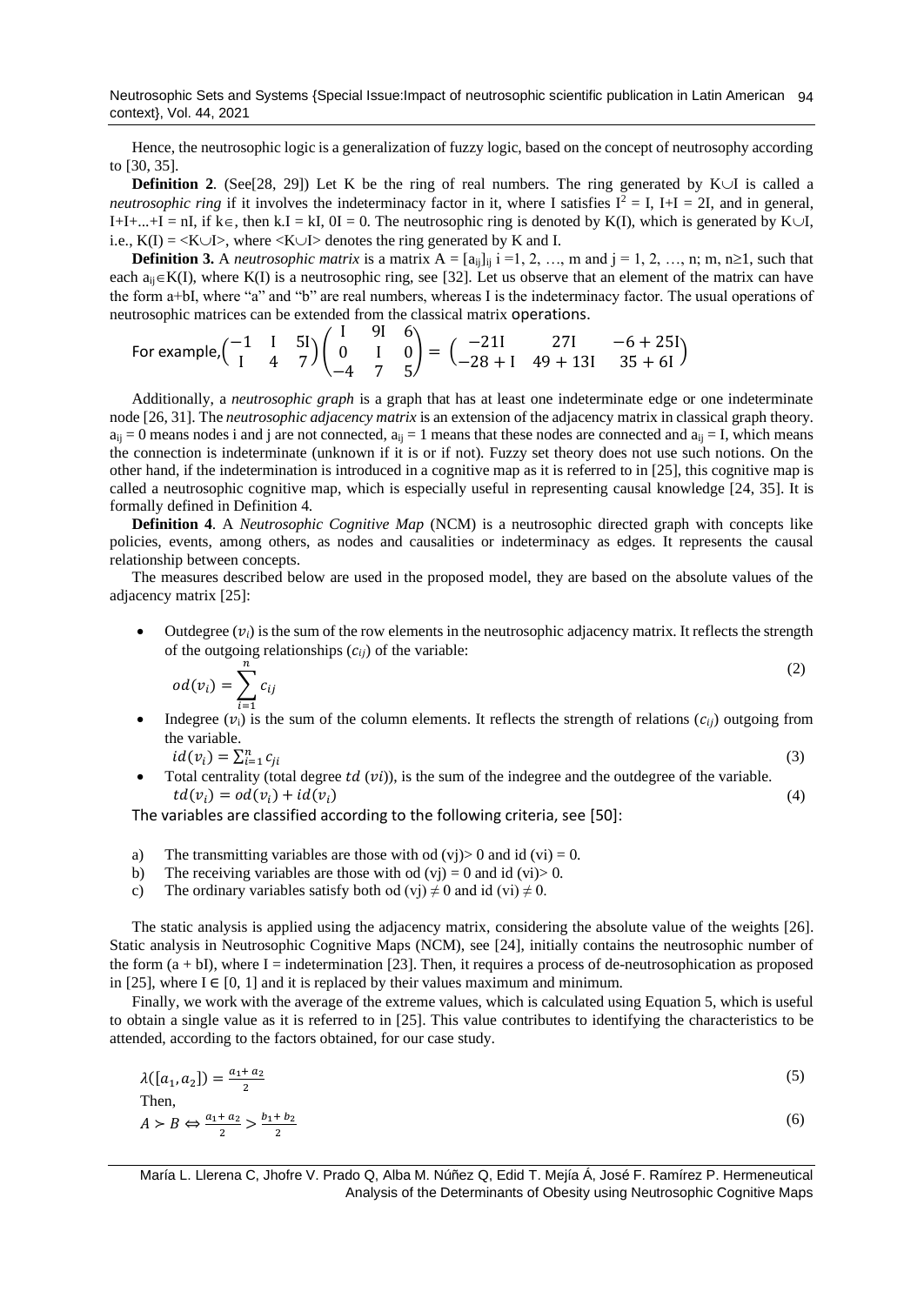95 Neutrosophic Sets and Systems {Special Issue:Impact of neutrosophic scientific publication in Latin American context}, Vol. 44, 2021

Then, the authors of the investigation, based on the exposure for the hermeneutical method and the NCM, decided to elaborate a work procedure. Equations 2-6 will merge with [\[41,](#page-9-10) [43\]](#page-9-11) of the heuristic method, as shown below:



**Figure 3**. Elaborate procedure.

## **4 Application of the designed procedure**

**Step 1. Define the question to be answered:** Which causal factor of obesity has the highest level of influence? **Step 2. Select the important information for the investigation:** Information was selected from three different points of view:

- Medical: it was obtained from the medical repositories on the web.
- Ecuadorian news: in Ecuadorian news, magazines of national political interest were investigated, and experts' criteria.
- Patient perception: the criteria set out in the obese patient surveys were taken into account.

## **Step 3. Obtain the relevant information**

The information was processed according to the perspectives selected in the previous step

- Medical: the main causal factors of obesity were obtained.
- Ecuadorian news: medical experts (10) and non-medical experts (5 teachers, 4 psycho-pedagogues) were taken.
- Patient perception: 7 patients diagnosed with obesity were consulted in an institution.

## Age, Sex and Ethnicity



**Figure 4.** Diagnosed causal factors of obesity.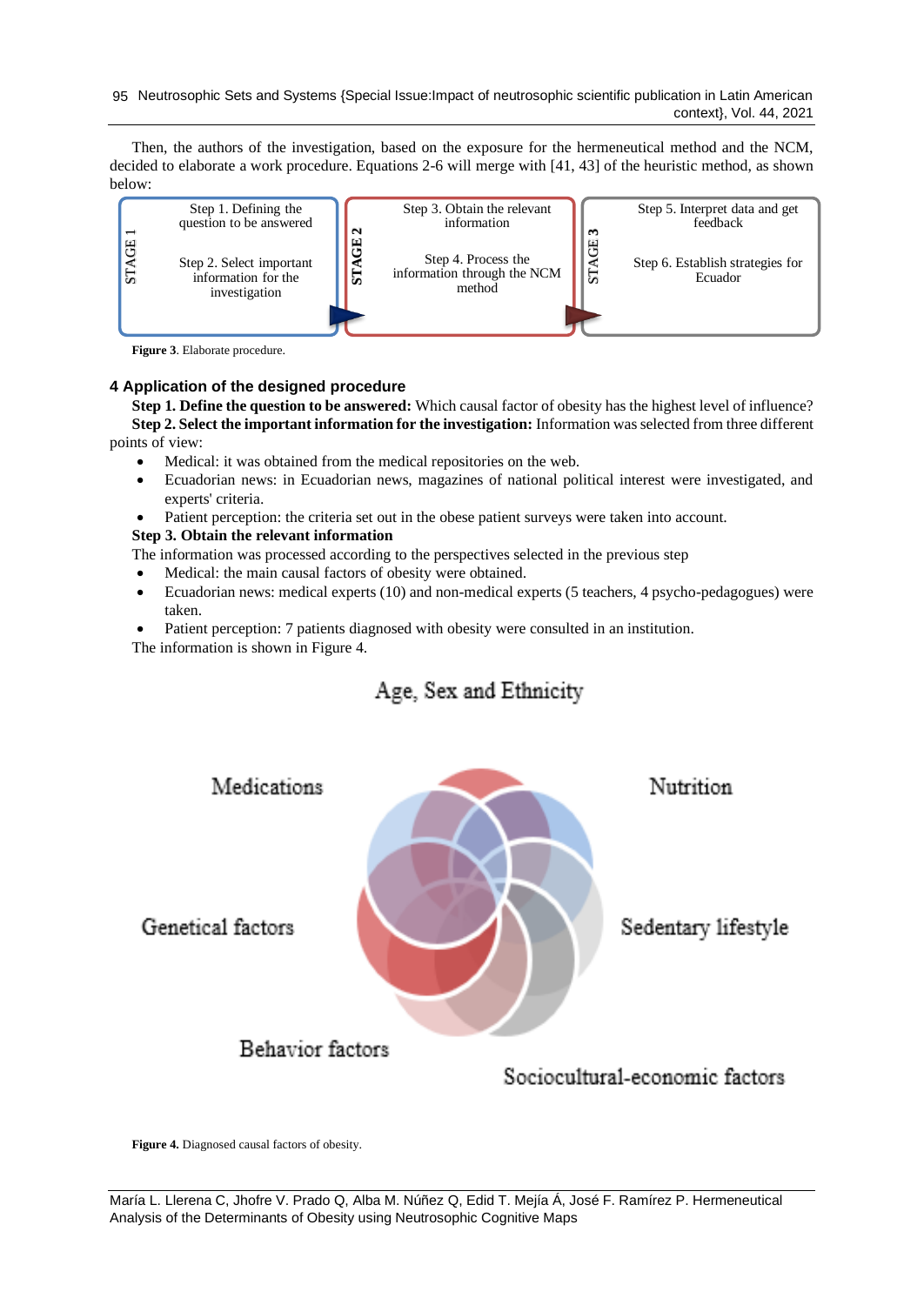Neutrosophic Sets and Systems {Special Issue:Impact of neutrosophic scientific publication in Latin American 96 context}, Vol. 44, 2021

|            |                                                                                                                                                                                         | 1 0.50.50.80.6 I 0.8 1 |         |  |               |                                                                                                                                                                                                                                                                                   |  |  |              |                                                                                                                                                                                                                                                                                                                      |  | 0 |  | $1\; 0.6\; 0\; 0.2\; 1$ |  |
|------------|-----------------------------------------------------------------------------------------------------------------------------------------------------------------------------------------|------------------------|---------|--|---------------|-----------------------------------------------------------------------------------------------------------------------------------------------------------------------------------------------------------------------------------------------------------------------------------|--|--|--------------|----------------------------------------------------------------------------------------------------------------------------------------------------------------------------------------------------------------------------------------------------------------------------------------------------------------------|--|---|--|-------------------------|--|
|            | $\overline{1}$                                                                                                                                                                          | 0 0.7 I 0.7 I          |         |  | $0 \t0.7 \t1$ |                                                                                                                                                                                                                                                                                   |  |  |              |                                                                                                                                                                                                                                                                                                                      |  |   |  |                         |  |
|            | $0.80.9$ 0                                                                                                                                                                              |                        | 0 0.5 0 |  | 0.60.9        |                                                                                                                                                                                                                                                                                   |  |  |              |                                                                                                                                                                                                                                                                                                                      |  |   |  |                         |  |
|            |                                                                                                                                                                                         |                        |         |  |               |                                                                                                                                                                                                                                                                                   |  |  |              |                                                                                                                                                                                                                                                                                                                      |  |   |  |                         |  |
| $E(X) = -$ |                                                                                                                                                                                         |                        |         |  |               |                                                                                                                                                                                                                                                                                   |  |  |              |                                                                                                                                                                                                                                                                                                                      |  |   |  |                         |  |
|            | $\begin{array}{ cccccccccccc }\hline 0.3 & 0 & 0 & 0 & 0 & 0 & 0.7 & 1 & 1 \ \hline 1 & 1 & 1 & 0 & 0 & 1 & 0 & 0.5 & 0.6 \ 1 & 1 & 1 & 1 & 1 & 1 & 1 & 0.8 & 0.9 \ \hline \end{array}$ |                        |         |  |               |                                                                                                                                                                                                                                                                                   |  |  |              |                                                                                                                                                                                                                                                                                                                      |  |   |  |                         |  |
|            |                                                                                                                                                                                         | 0 0 0 1 1 0.4 0 0.7 0  |         |  |               |                                                                                                                                                                                                                                                                                   |  |  |              |                                                                                                                                                                                                                                                                                                                      |  |   |  |                         |  |
|            |                                                                                                                                                                                         |                        |         |  |               | $\begin{array}{cccccccccccc} 1 & 1 & 1 & 0 & 1 & 1 & 1 & 0 & 1 \\ 1 & 1 & 1 & 1 & 1 & 1 & 1 & 1 & 0 \end{array}$                                                                                                                                                                  |  |  |              |                                                                                                                                                                                                                                                                                                                      |  |   |  |                         |  |
|            |                                                                                                                                                                                         |                        |         |  |               |                                                                                                                                                                                                                                                                                   |  |  |              | $E(X) = \begin{pmatrix} 1 & 0 & 0.7 & 0 & 0.5 & 0.5 & 0 & 0.3 & 1 \\ 0.7 & 1 & 0 & 0 & 0 & 0 & 0 & 0.5 & 1 \\ 0 & 0 & 0 & 0 & 0 & 0 & 0 & 0 & 1 \\ 1 & 1 & 1 & 0 & 0 & 1 & 0 & 0.5 & 1 \\ 1 & 1 & 1 & 0 & 1 & 0 & 0 & 1 & 1 \\ 0 & 0 & 0 & 0 & 1 & 0 & 0 & 1 & 1 \\ 1 & 1 & 1 & 0 & 1 & 1 & 1 & 0 & 1 \end{pmatrix}$ |  |   |  |                         |  |
|            |                                                                                                                                                                                         |                        |         |  |               | $E(X) = \n\begin{cases}\n\begin{array}{cccccccc}\n0 & 1 & 0 & 0 & 1 & 1 & 0 & 0 \\ 1 & 0 & 1 & 0 & 0.5 & 1 & 0 & 0 \\ 0 & 1 & 0 & 0 & 0 & 0 & 0 & 0 \\ 0 & 0 & 0 & 0 & 0 & 0 & 0 & 0 \\ 1 & 1 & 1 & 1 & 1 & 1 & 1 & 1 \\ 1 & 1 & 1 & 1 & 1 & 1 & 1 & 1\n\end{array}\n\end{cases}$ |  |  |              | 0                                                                                                                                                                                                                                                                                                                    |  |   |  |                         |  |
|            |                                                                                                                                                                                         |                        |         |  |               |                                                                                                                                                                                                                                                                                   |  |  |              | $\theta$                                                                                                                                                                                                                                                                                                             |  |   |  |                         |  |
|            |                                                                                                                                                                                         |                        |         |  |               |                                                                                                                                                                                                                                                                                   |  |  |              |                                                                                                                                                                                                                                                                                                                      |  |   |  |                         |  |
|            |                                                                                                                                                                                         |                        |         |  |               |                                                                                                                                                                                                                                                                                   |  |  |              | 0                                                                                                                                                                                                                                                                                                                    |  |   |  |                         |  |
|            |                                                                                                                                                                                         |                        |         |  |               |                                                                                                                                                                                                                                                                                   |  |  |              | 0                                                                                                                                                                                                                                                                                                                    |  |   |  |                         |  |
|            |                                                                                                                                                                                         |                        |         |  |               |                                                                                                                                                                                                                                                                                   |  |  | $\mathbf{1}$ | $\overline{\mathbf{1}}$                                                                                                                                                                                                                                                                                              |  |   |  |                         |  |
|            |                                                                                                                                                                                         |                        |         |  |               |                                                                                                                                                                                                                                                                                   |  |  |              | $\mathbf{1}$                                                                                                                                                                                                                                                                                                         |  |   |  |                         |  |
|            |                                                                                                                                                                                         |                        |         |  |               |                                                                                                                                                                                                                                                                                   |  |  | 0            | 0                                                                                                                                                                                                                                                                                                                    |  |   |  |                         |  |
|            |                                                                                                                                                                                         |                        |         |  |               |                                                                                                                                                                                                                                                                                   |  |  | 0            | 0                                                                                                                                                                                                                                                                                                                    |  |   |  |                         |  |
|            |                                                                                                                                                                                         |                        | 0000000 |  |               |                                                                                                                                                                                                                                                                                   |  |  | $\mathbf 1$  | $\Theta$                                                                                                                                                                                                                                                                                                             |  |   |  |                         |  |

**Step 4. Process the information using the neutrosophic method (NCM)**

**Figure 5.** Neutrosophic adjacency matrix "Doctors", "Non-doctors" and "Patients".

| <b>Perspectives</b>                |        | <b>Doctors</b> |        |              | <b>Non-Medical Experts</b> |        |        | <b>Patients</b> |        |  |
|------------------------------------|--------|----------------|--------|--------------|----------------------------|--------|--------|-----------------|--------|--|
| <b>Factors</b>                     | id     | od             | td     | id           | od                         | td     | id     | od              | td     |  |
| Age                                | 0.7625 | 0.7125         | 1,475  | 0.8142       | 0.6142                     | 1.4285 | 0.5555 | 0.3333          | 0.8889 |  |
| Sex                                | 0.7375 | 0.6375         | 1,375  | 0.8571       | 0.5714                     | 1.4285 | 0.6667 | 0.3889          | 1.0556 |  |
| Race                               | 0.65   | 0.4625         | 1.1125 | 0.7428       | 0.4571                     | 1.2    | 0.5556 | 0.1111          | 0.6667 |  |
| <b>Medicines</b>                   | 0.5    | 0.25           | 0.75   | $\mathbf{0}$ | 0.1428                     | 0.1428 | 0.3333 | $\mathbf 0$     | 0.3333 |  |
| Feeding                            | 0.75   | 0.6375         | 1.3875 | 0.7857       | 0.7857                     | 1.5714 | 0.7222 | 1               | 1,7222 |  |
| Sedentary lifestyle                | 0.6875 | 1.0875         | 1,775  | 0.5857       | 0.8571                     | 1.4428 | 0.6667 | 1               | 1.6667 |  |
| Genetic factors                    | 0.525  | 0.3875         | 0.9125 | 0.2857       | 0.2857                     | 0.5714 | 0.4444 | 0.1111          | 0.5556 |  |
| Factors<br><b>Behavioral</b>       | 0.7    | 0.875          | 1,575  | 0.5          | 1                          | 1.5    | 0.3333 | 0.6667          | 1      |  |
| Sociocultural-<br>economic factors | 0.7375 | 1              | 1.7375 | 1.1428       | 1                          | 2.1428 | 0.2222 | 0.8889          | 1.1111 |  |

**Table 1.** Static analysis of the adjacency matrix by perspectives

### **Step 5. Interpret the data and get feedback**

Question: Which causal factor of obesity has the highest level of influence?

Answer: Taking into account the perspectives analyzed, the factors are ordered according to their level of influence as follows:

| <b>Outlook</b>   |       | Medical               |       | <b>Non-Medical Experts</b> | <b>Patients</b> |                       |  |
|------------------|-------|-----------------------|-------|----------------------------|-----------------|-----------------------|--|
| <b>Factors</b>   | Order | <b>Classification</b> | Order | <b>Classification</b>      | Order           | <b>Classification</b> |  |
| Age              | 4     | Transmitter           | 5     | Transmitter                | 6               | Transmitter           |  |
| Sex              | 6     | Transmitter           | 6     | Transmitter                | 4               | Transmitter           |  |
| Race             |       | Transmitter           |       | Transmitter                |                 | Transmitter           |  |
| <b>Medicines</b> | 8     | Transmitter           | 9     | Receiver                   | 9               | Receiver              |  |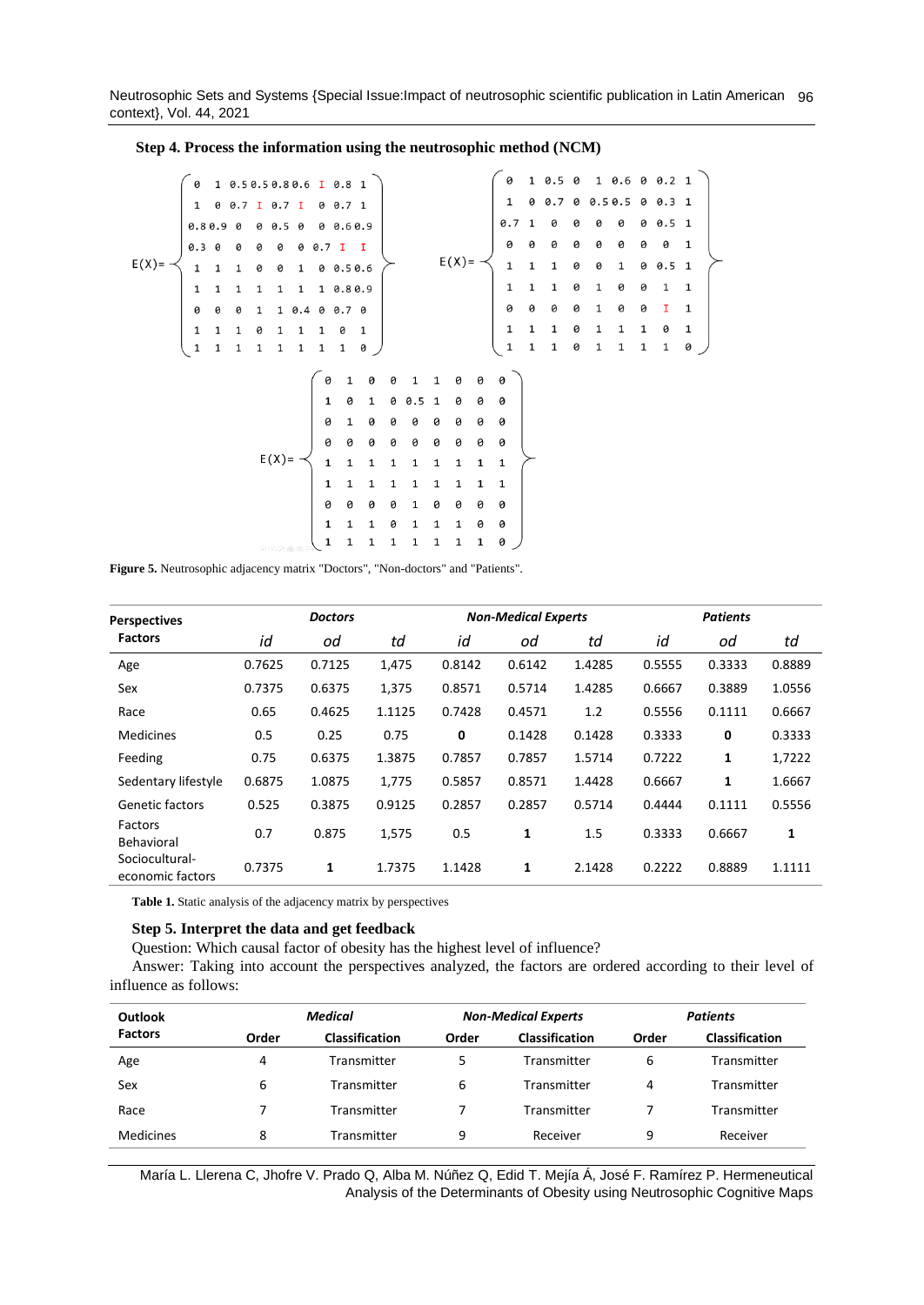97 Neutrosophic Sets and Systems {Special Issue:Impact of neutrosophic scientific publication in Latin American context}, Vol. 44, 2021

| Feeding                            | 5 | Transmitter                       |   | Transmitter                       | 1 | Transmitter<br>Highly influential |
|------------------------------------|---|-----------------------------------|---|-----------------------------------|---|-----------------------------------|
| Sedentary<br>lifestyle             |   | Transmitter                       | 4 | Transmitter                       | 2 | Transmitter<br>Highly influential |
| Genetic factors                    | 9 | Transmitter                       | 8 | Transmitter                       | 8 | Transmitter                       |
| Behavioral<br>factors              | 3 | Transmitter                       | 3 | Transmitter<br>Highly influential | 5 | Transmitter                       |
| Sociocultural-<br>economic factors | 2 | Transmitter<br>Highly influential | 1 | Transmitter<br>Highly influential | 3 | Transmitter                       |

**Table 2.** Analysis of the results.

Despite the existence of variability in the order of the results, the 3 groups agree in the first four places in the factors that, according to their criteria, promote obesity. The data was presented in a brainstorming session before the experts consulted in a general way. They all agreed with the results and expressed that there may be variations in the ratings given if the experts' panel is changed.

It was possible to know during the feedback that in the case of the assessments according to the sex and age factors, the experts were guided by the real conditions that women in Ecuador have. The high level of discrimination due to these factors is a trigger for situations that prevent a proper lifestyle. It was also possible to determine the role of educational centers as trainers since due to the very situation of discrimination and the presence of women of indigenous ethnic groups, there is a low educational level. Therefore, women generally responsible for the care of the home and children, do not assume a healthy lifestyle due to the lack of information and economic situation. That is why education centers, as well as women's aid centers, are so important in this matter.

At another point in the conversation, teachers and parents commented on the need to limit the exposure of children and adolescents to advertising and promoting packaged meals. The "information avalanche" regarding the consumption of this type of substance increases the risk of obesity since it encourages its regular intake. In addition, there is a closeness between the street vendors that offer this type of food in the vicinity of the schools.

### **Step 6. Establish strategies for Ecuador**

- 1. Establish a communication strategy and social advertising campaign where people can learn about healthy lifestyles in poor communities. Focused mostly on those aimed at the adolescent, poor and female population.
- 2. Prepare and disseminate guides for proper nutrition and also for physical exercises at home.
- 3. Establish recreational programs in communities.
- 4. The sale of products to students should be regulated, which restricts the supply of foods high in fat, sugar, and sodium. More effective monitoring measures are required to ensure compliance.
- 5. Strengthen educational programs in preschool, primary and secondary centers related to healthy living: diet, physical activity, no alcoholism, and no discrimination. That the rights of children to a full life be advocated.

### **Conclusions**

According to the bibliography consulted, obesity is a consequence of multiple factors such as inadequate eating habits, low consumption of fruits and vegetables, sedentary or unhealthy lifestyles, poverty, low schooling, null or insufficient breastfeeding, culture, advertising, among others. Ecuador is not free from that situation. Today there is an alarm among children and young people whose lives have been affected by the context of the pandemic since inappropriate eating behaviors and a low level of physical activity are some of the most important risk factors for developing obesity. This is why physical activity and proper eating habits should be encouraged. This environment alerts about the urgent need to adopt measures to increase the consumption of fruits and vegetables with respect to the consumption of sugars from food and beverages and packaged foods that contain high content of sugars, fats, and sodium. The sale of such products to students should be regulated. More effective monitoring measures are required to ensure compliance and the establishment of advertising strategies to educate children, adolescents, and mothers for the sake of a culture of healthy living. Including indigenous ethnic groups in this issue is urgent.

### **References**

<span id="page-7-0"></span>[1] E. Pardos Mainer, B. Gou Forcada, L. Sagarra Romero, S. Calero Morales, and R. R. Fernández Concepción. (2021) Obesidad, intervención escolar, actividad física y estilos de vida saludable en niños españoles. *Revista Cubana de Salud Pública*. 1-23.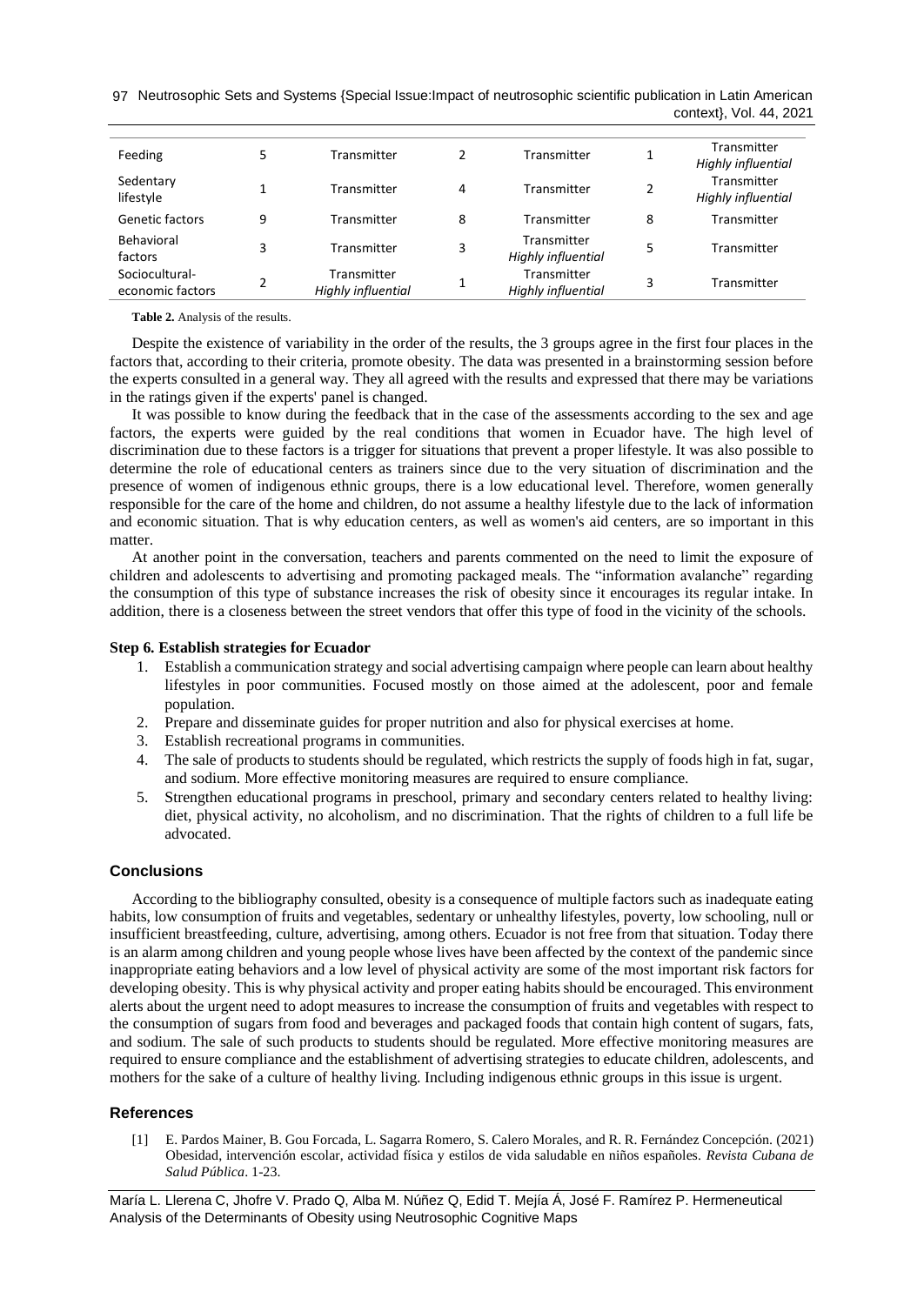Neutrosophic Sets and Systems {Special Issue:Impact of neutrosophic scientific publication in Latin American 98 context}, Vol. 44, 2021

- <span id="page-8-0"></span>[2] J. Machado. (2020) El sobrepeso infantil, la otra cara de la malnutrición en Ecuador. *Primicias*. Available: https:/[/www.primicias.ec/tag/obesidad/](http://www.primicias.ec/tag/obesidad/)
- <span id="page-8-4"></span>[3] Quito Informa. (2021, 11.05). *Obesidad: un reto para el proyecto prevención de la malnutrición*. Available: [http://www.quitoinforma.gob.ec/2021/03/04/obesidad-un-reto-para-el-proyecto-prevencion-de-la](http://www.quitoinforma.gob.ec/2021/03/04/obesidad-un-reto-para-el-proyecto-prevencion-de-la-malnutricion/1d92499f-a0d3-44fa-9399-09c304a9e4cf/)[malnutricion/1d92499f-a0d3-44fa-9399-09c304a9e4cf/](http://www.quitoinforma.gob.ec/2021/03/04/obesidad-un-reto-para-el-proyecto-prevencion-de-la-malnutricion/1d92499f-a0d3-44fa-9399-09c304a9e4cf/)
- [4] El Comercio. (2020, 18.11.2020) Los tratamientos antiedad y de pérdida de peso se incrementaron en el Ecuador. *El Comercio*. Available: https:/[/www.elcomercio.com/tendencias/salud/tratamientos-antiedad-perdida-peso](http://www.elcomercio.com/tendencias/salud/tratamientos-antiedad-perdida-peso-pandemia.html)[pandemia.html](http://www.elcomercio.com/tendencias/salud/tratamientos-antiedad-perdida-peso-pandemia.html)
- [5] El Comercio. (2020, 20.12.2020) El 'mindful eating' se posicionó tras el virus. *El Comercio*. Available: https:/[/www.elcomercio.com/tendencias/mindful-eating-covid19-pandemia-alimentacion.html](http://www.elcomercio.com/tendencias/mindful-eating-covid19-pandemia-alimentacion.html)
- [6] El Comercio. (2021, 10.01.2021) Cirugía estética y bariátrica, para candidatos específicos. *El Comercio*. Available: https:/[/www.elcomercio.com/tendencias/cirugia-estetica-bariatrica-sobrepeso-obesidad.html](http://www.elcomercio.com/tendencias/cirugia-estetica-bariatrica-sobrepeso-obesidad.html)
- [7] El Comercio. (2021, 22.02.2021) Descubren una proteína que actúa como interruptor para almacenar o quemar la grasa. *El Comercio*. Available: https:/[/www.elcomercio.com/tendencias/salud/descubrimiento-proteina-interruptor](http://www.elcomercio.com/tendencias/salud/descubrimiento-proteina-interruptor-almacenamiento-grasa.html)[almacenamiento-grasa.html](http://www.elcomercio.com/tendencias/salud/descubrimiento-proteina-interruptor-almacenamiento-grasa.html)
- [8] El Comercio. (2021, 04.03.2021) Cenar tarde, hacer vida nocturna y usar el móvil antes de dormir engorda. *El Comercio*. Available: https:[//www.elcomercio.com/tendencias/ciencia/obesidad-sobrepreso-noctuno-salud.html](http://www.elcomercio.com/tendencias/ciencia/obesidad-sobrepreso-noctuno-salud.html)
- [9] El Comercio. (2021, 05.03.2021) La obesidad es un factor determinante en las muertes por covid-19. *El Comercio*. Available: https:[//www.elcomercio.com/tendencias/salud/obesidad-factor-determinante-muertes-covid19.html](http://www.elcomercio.com/tendencias/salud/obesidad-factor-determinante-muertes-covid19.html)
- [10] El Comercio. (2021, 22.03.2021) El consumo de ultraprocesados aumenta la acumulación de grasa relacionada con la edad, según estudio. *El Comercio*. Available: https:/[/www.elcomercio.com/tendencias/salud/ultraprocesados](http://www.elcomercio.com/tendencias/salud/ultraprocesados-acumulacion-grasa-visceral-ancianos.html)[acumulacion-grasa-visceral-ancianos.html](http://www.elcomercio.com/tendencias/salud/ultraprocesados-acumulacion-grasa-visceral-ancianos.html)
- [11] El Comercio. (2021, 29.04.2021) Los pacientes con sobrepeso tienen más riesgo de tener covid grave. *El Comercio*. Available: https:/[/www.elcomercio.com/tendencias/salud/pacientes-sobrepeso-pandemia-covid](http://www.elcomercio.com/tendencias/salud/pacientes-sobrepeso-pandemia-covid-hospitalizacion.html)[hospitalizacion.html](http://www.elcomercio.com/tendencias/salud/pacientes-sobrepeso-pandemia-covid-hospitalizacion.html)
- <span id="page-8-1"></span>[12] M. V. Celi Mero. (2021) La obesidad, la otra pandemia del siglo XXI. *El Telégrafo*. Available: https:/[/www.eltelegrafo.com.ec/contenido/categoria/6/sociedad](http://www.eltelegrafo.com.ec/contenido/categoria/6/sociedad)
- <span id="page-8-2"></span>[13] A. Andreu Martí, L. Flores Meneses, and S. Cañizares Alejos. (2018, Abril). *Causas de la Obesidad*. Available: https:/[/www.clinicbarcelona.org/asistencia/enfermedades/obesidad/causas-y-factores-de-riesgo](http://www.clinicbarcelona.org/asistencia/enfermedades/obesidad/causas-y-factores-de-riesgo)
- <span id="page-8-3"></span>[14] N. Suárez Castillo, E. M. Céspedes Miranda, B. K. Cabrera Hernández, K. M. Rodríguez Oropesa, E. Agüero Argilagos, E. Castro Leyva*, et al.* (2012) Factores determinantes de sobrepeso y obesidad en infantes de un círculo infantil. *CorSalud*. 185-190. Available: https://dialnet.unirioja.es/servlet/articulo?codigo=4259110
- [15] J. Aranceta Bartrinaa, C. Pérez Rodrigoa, L. Ribas Barbab, and L. Serra Majemc, "Epidemiología y factores determinantes de la obesidad infantil y juvenil en España," *Revista Pediatría de Atención Primaria,* vol. VII, pp. 13- 20, 2005.
- [16] El Universo, "Pandemia aumenta el sobrepeso y la obesidad en Ecuador " *El Universo,,* 15.02.2021 2021.
- [17] TOPDOCTORS, "Obesidad: qué es, síntomas, causas, prevención," in *TOPDOCTORS* vol. 2021, ed. España, 2021. [18] Sanitas. (2021, 04.04). *Obesidad del adolescente y el entorno familiar*. Available: https:/[/www.sanitas.es/sanitas/seguros/es/particulares/biblioteca-de-salud/dieta-alimentacion/nutricion](http://www.sanitas.es/sanitas/seguros/es/particulares/biblioteca-de-salud/dieta-alimentacion/nutricion-familiar/index.html)[familiar/index.html](http://www.sanitas.es/sanitas/seguros/es/particulares/biblioteca-de-salud/dieta-alimentacion/nutricion-familiar/index.html)
- <span id="page-8-5"></span>[19] A. Azar, G. Franetovic, M. Martínez, and H. Santos, "Determinantes individuales, sociales y ambientales del sobrepeso y la obesidad adolescente en Chile," *Revista médica de Chile,* vol. 143, pp. 598-605, 2015.
- <span id="page-8-6"></span>[20] Ministerio de Salud, "Estrategia nacional abordaje integral de las Enfermedades Crónicas No Transmisibles y Obesidad 2013-2021," vol. ISBN 978-9977-62-154-8, ed. San José, Costa Rica: Ministerio de Salud Costa Rica, 2014.
- <span id="page-8-7"></span>[21] M. Leyva Vázquez, "MODELO DE AYUDA A LA TOMA DE DECISIONES BASADO EN MAPAS COGNITIVOS DIFUSOS," 2013.
- [22] J. Merigó, "New extensions to the OWA operators and its application in decision making," 2008.
- <span id="page-8-12"></span>[23] F. Smarandache, "Refined literal indeterminacy and the multiplication law of sub-indeterminacies.," *Neutrosophic Sets and Systems,* vol. 9, pp. 58-63, 2015.
- <span id="page-8-11"></span>[24] R. Bello Lara, González Espinosa, S., Martín Ravelo, A., Leyva Vázquez M. Y. , "Modelo para el análisis estático en grafos difusos basado en indicadores compuestos de centralidad.," *Revista Cubana de Ciencias Informáticas. Editorial "Ediciones Futuro" Universidad de las Ciencias Informáticas. La Habana, Cuba,* vol. 9(2), pp. 52-65, 2015.
- <span id="page-8-10"></span>[25] J. L. Salmeron and F. Smarandache, "Redesigning Decision Matrix Method with an indeterminacy-based inference process. Multispace and Multistructure. ," *Neutrosophic Transdisciplinarity (100 Collected Papers of Sciences),* vol. 4, p. 151, 2010.
- <span id="page-8-9"></span>[26] W. Stach, "Learning and aggregation of fuzzy cognitive maps-An evolutionary approach. ," 2010.
- [27] M. Leyva-Vázquez, Pérez-Teruel, K., Febles-Estrada, A., and Gulín-González, J. , "Técnicas para la representación del conocimiento causal: un estudio de caso en Informática Médica.," *Revista Cubana de información en ciencias de la salud, ,* vol. 24 (1), pp. 73-83., 2013.
- <span id="page-8-8"></span>[28] R. M. Axelrod, "Structure of decision: The cognitive maps of political elites," *Princeton, NJ, Princeton University Press. ,* 1976.